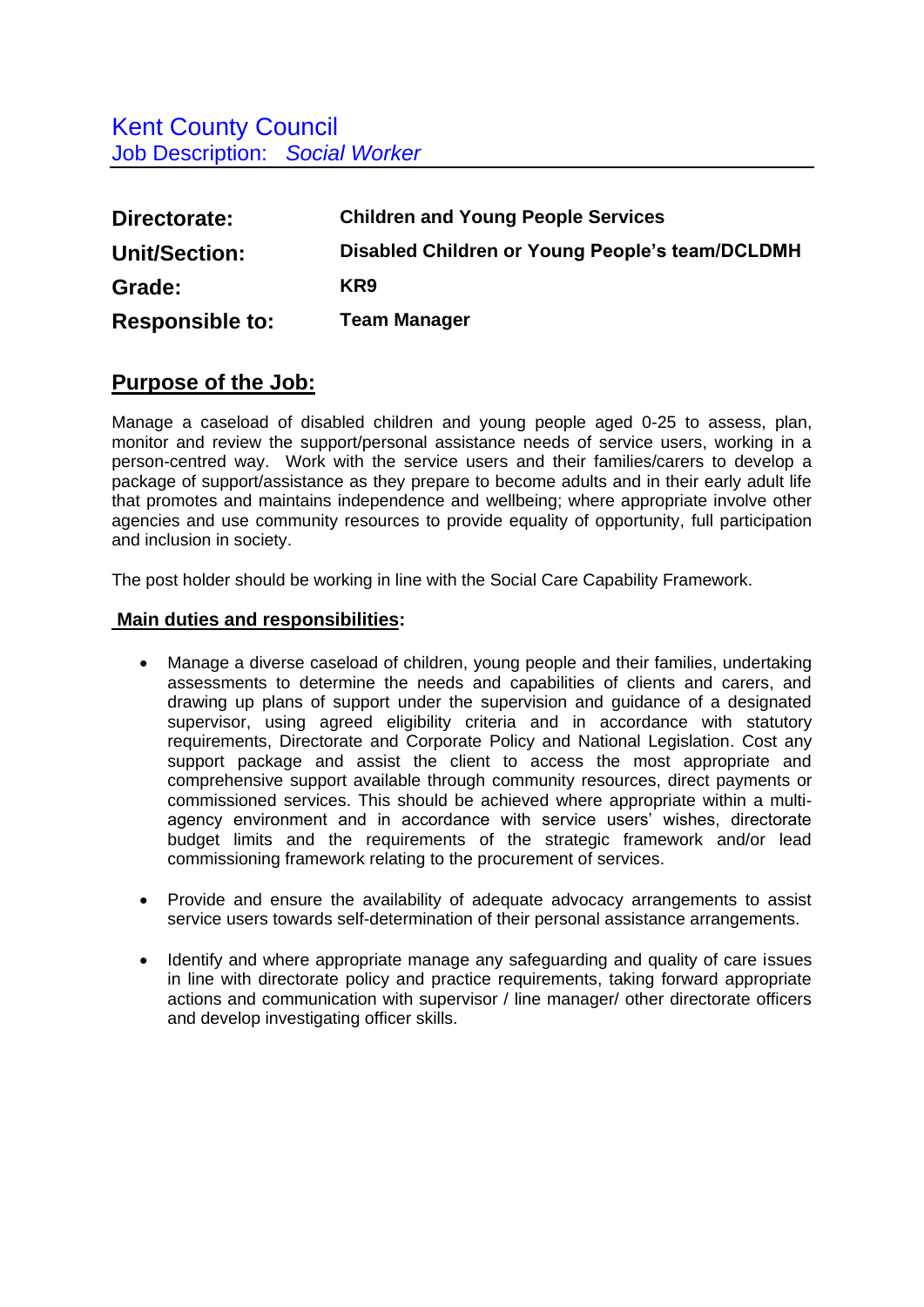- Ensure that service users are empowered throughout the assessment, are at the centre of the decision making process and have control over their lives. Develop good working relationships with Education and Health staff to contribute to Education, Health and Care plans and other individual plans to ensure that positive outcomes for children and young people are achieved. In order to develop a holistic response, where appropriate, initiate and develop close working partnerships with other agencies: District Councils, voluntary agencies, the commercial and private sectors.
- Research and maintain a knowledge base of what resources are available in the local community in order to inform decision making on service users' care packages.
- Communicate effectively with clients and families on a range of issues. Be able to manage difficult situations and problems, promote independence including information, benefit maximisation, support services and equipment in order to inform the range of choices available when a person comes to develop their package of support and manage risk. Take into account issues of mental capacity and duty of care as agreed with a supervisor.
- Maintain a personal awareness of legislation relevant to children and adults, departmental and corporate policies and procedures, particularly those relating to the Children Act 1989, Carers and Disabled Children Act 2000, Care Act 2014, the Mental Capacity Act 2005, and any other relevant legislation and case law in order to apply a strong evidence base to ensure consistency and a high quality of service delivery.
- Maintain and keep accurate electronic records using the Social Care electronic system. Write and verbally present reports for formal meetings including reviews, case conferences and court proceedings.

Footnote: This job description is provided to assist the job holder to know what his/her main duties are. It may be amended from time to time without change to the level of responsibility appropriate to the grade of post.